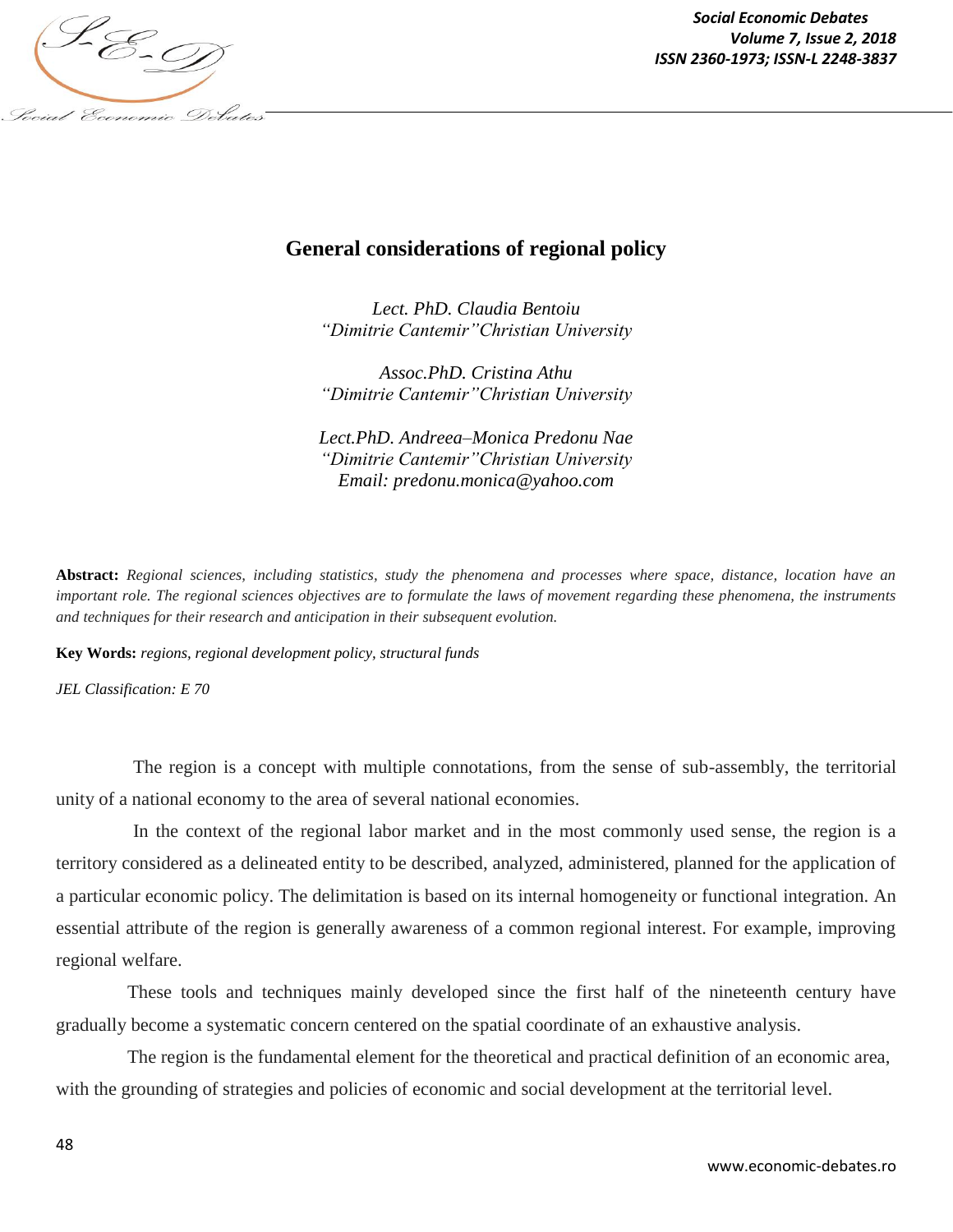In other contexts, it can be said that the region is a specific form of manifestation where the national economic area is structurally comprehensive enough, reflecting the economic reality with its own specific connotation.

The establishment of regional sciences as a distinct scientific field is based on the adoption, from a spatial perspective, of concepts and methods in economics, geography, statistics, econometrics, mathematics, sociology and politics, which have an interdisciplinary character. At the same time, the regions of a country's national economies can be studied as component parts that can be statistically recorded at a local level as complex statistical units representing the organizational, economic and social structure of the specific country.

A particularly important aspect is the widening of the area of the regional science analysis. Along with territorial statistics, there were outlined disciplines such as regional forecasting, regional planning, urban planning and economics, rural economy, infrastructure economy etc.

These sciences and statistics have as their main concern the elaboration of the theoretical and methodological basis for regional strategies and policies, respectively the creation of a set of objectives and methods of reducing regional imbalances, in the conditions of growth and economic development.

The European changes in the recent decades involve geopolitical, social, cultural changes at the level of scientific research. Concerns about the regional dimension of European processes involve new institutional models on regional development funding. In this context, it is essential to adapt territorial statistics to the needs of systemic development of regional policies.

The following criteria are used for the regions delimitation: economic, administrative, geographical, social, cultural, historical and ecological.

Depending on these criteria, three types of regions can be distinguish:

 $\triangleright$  Homogenous regions established considering certain unifying characteristics such as:

- o the economic criterion: income per capita or relatively close unemployment rates;
- o the geographical criterion: topography or a similar climate;
- o the socio-political criterion.
- $\triangleright$  nodal (polarized) regions where cohesion is the result of interdependencies around a dominant center

Social Economic Debates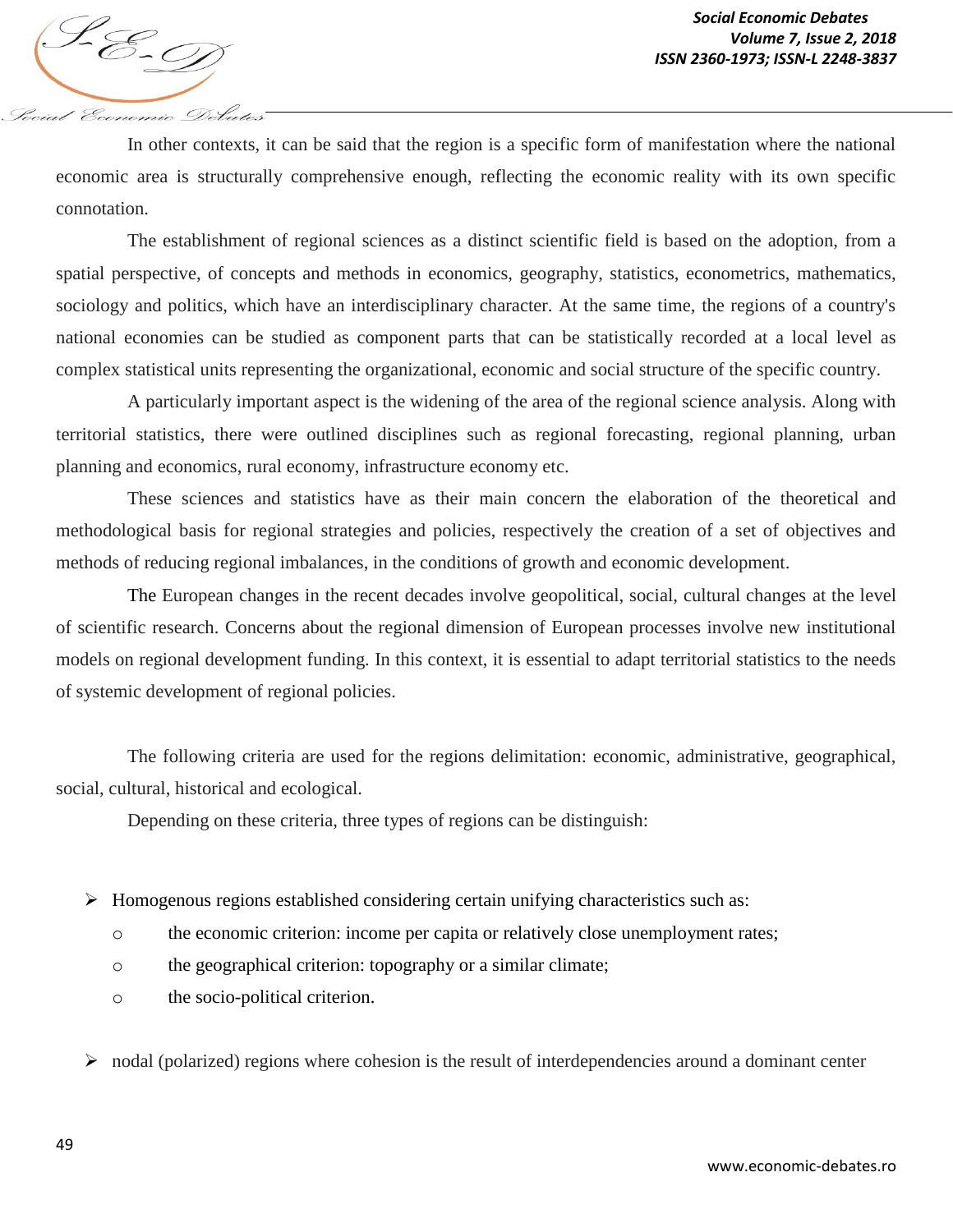$\triangleright$  regions for planning (programming) where the unit is due to an institutional-administrative environment with specific regional development policies and programs.

Therefore, the region is considered as an administrative-territorial unit of a country that has both geographic and administrative determination that implies the existence of institutional competences and consequently a certain autonomy with respect to the central authority.

The regions can be grouped according to territorial typological criterion. The usefulness of typological groups is needed to substantiate specific regional policies on these categories of regions and to make the hierarchy of these units by combining several interdependent criteria.

Considering the criteria of economic and social development, the regions that make up a territory can

be:

- $\triangleright$  agricultural regions, with a low economic development level;
- $\triangleright$  decreasing industrial regions;
- $\triangleright$  regions under the pressure of a steep development.

The agricultural regions in difficulty generally have a lower position than a central region, they lie on large areas and their population is smaller or dispersed, the share of the employed population in agriculture is very high and the infant mortality rate is higher than the average for the country, the income per capita is low, the unemployment rate is high.

Emigration is directed from rural areas to urban centers or other regions due to job shortages.

Degraded or abandoned industrial regions are highlighted by lower activity rates, modest incomes per capita, rising emigration.

The regions characterized by rapid growth are those where resources and infrastructure have a high degree of use in the economic activity, and job offers are high when compared to demand. In these regions, although labor indicators and population incomes show favorable values, there are issues related to population density, pollution or social dysfunctions.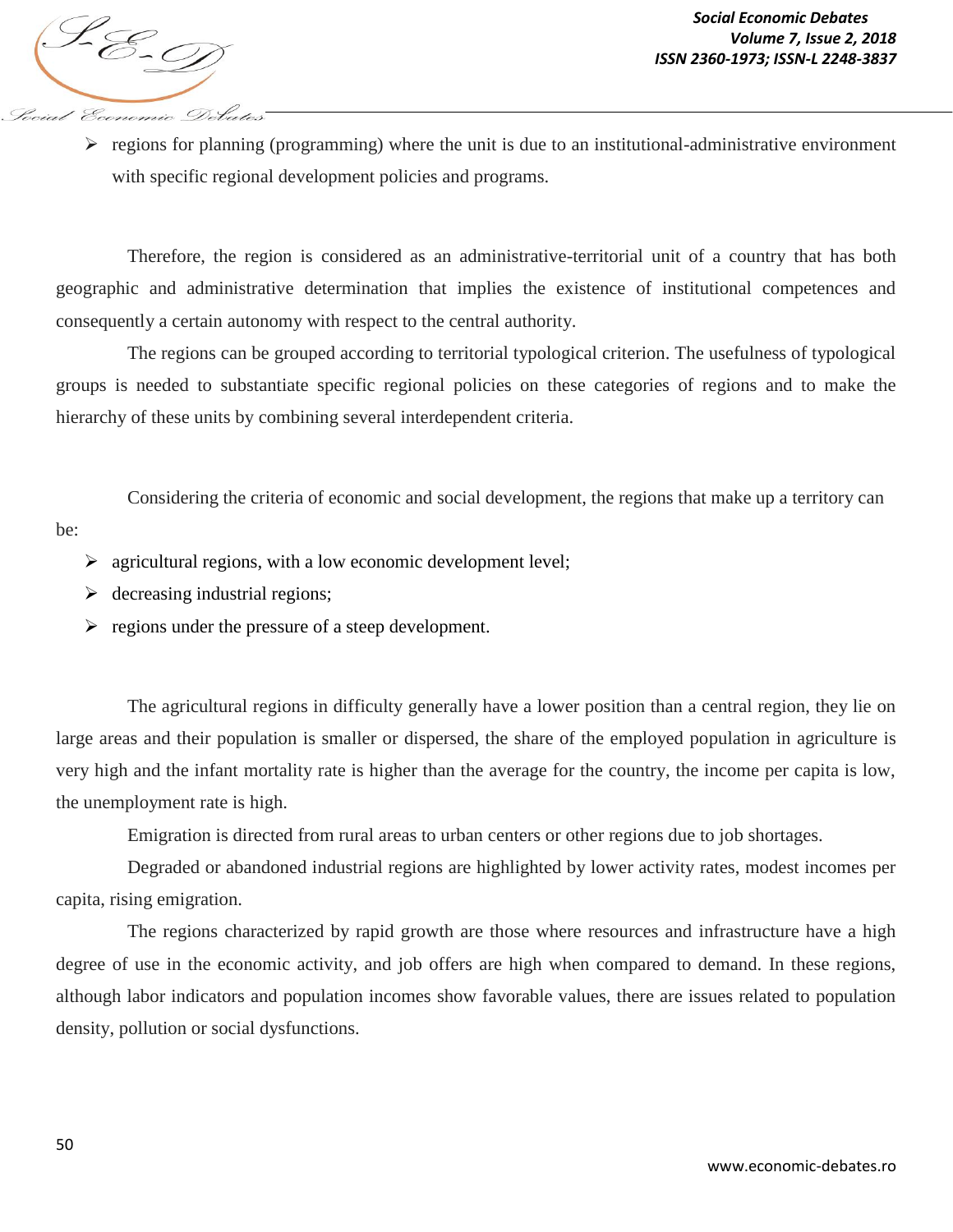Pocial Economic Debates

The policy of the European Union's regional development is a meant for people. Its purpose is to create jobs, increase the level of competitiveness, ensure the development of human skills and a better quality of life:

- a cleaner environment;
- safe roads;
- very available and multifold services.

The regional development policy is a policy of financial solidarity. This allows the transfer of more than 35% of the EU budget to less favored regions.

Funding the European Union's regional development policy is effected through the so-called Structural Funds and the Cohesion Fund.

The Structural Funds focus on clearly defined priorities, on the following objectives: A first objective is to economically and socially protect the underdeveloped regions. These regions have "deficient" economic indicators:

- low investments level;
- over average unemployment rate;
- lack of certain services for individuals or legal persons;
- improper basic infrastructure.

*This objective* has a number of characteristics, namely: for economically and socially underdeveloped regions the aim is to eliminate the gaps between them and the other regions of the European Union. This starts with the remediation of basic infrastructure (transport, water supply, energy, waste processing, telecommunications, health and education). A significant share of available funds is spent on building this infrastructure, without neglecting the services that enable a fragile productive structure to be strengthened and revitalized.

*The second objective* aims to support economic and social conversion in areas facing structural difficulties.

The difficulties faced by these regions are: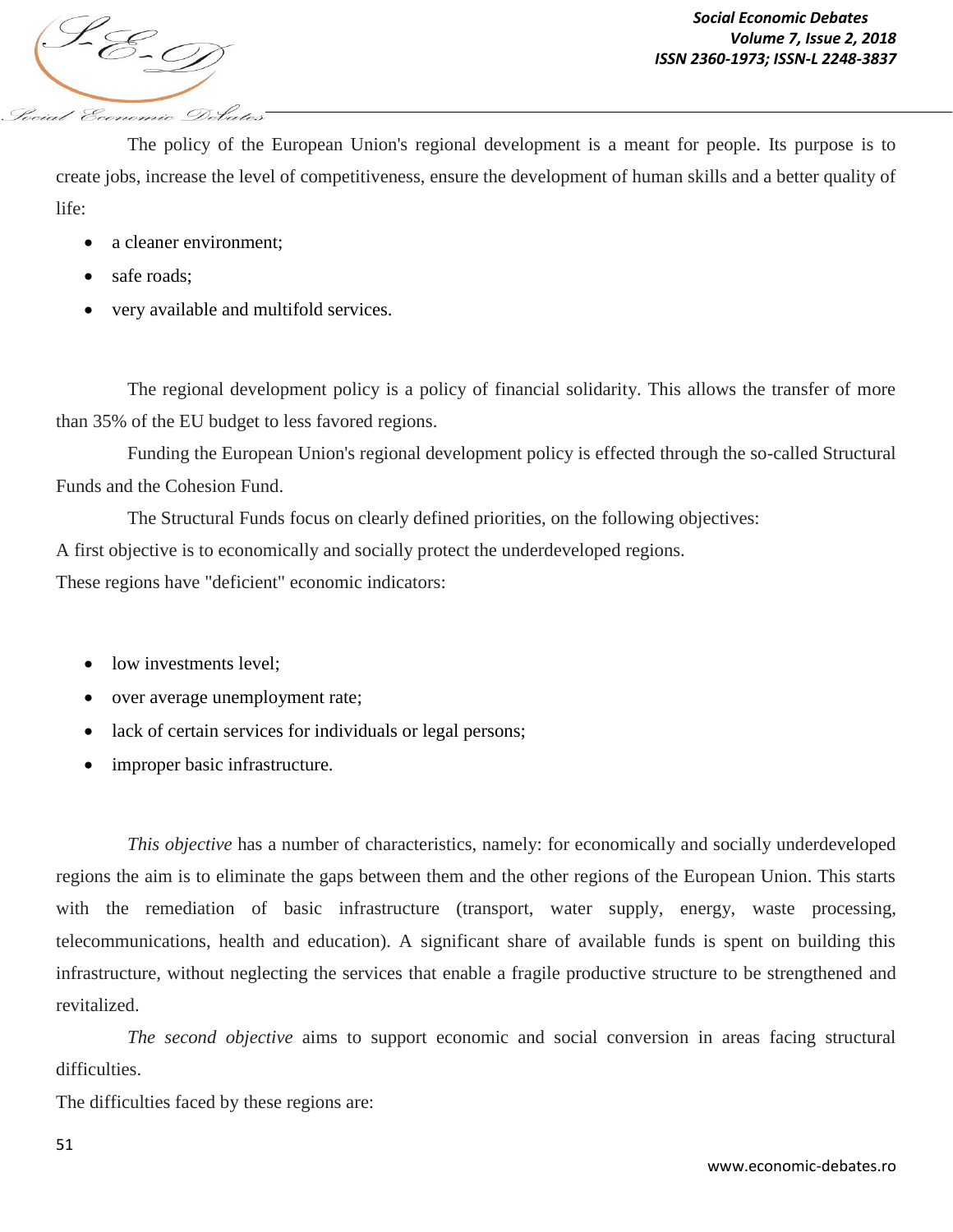

- industrial sectors or services subject to restructuring;
- the disappearance of traditional activities in rural areas;
- declining urban areas;
- difficulties in the fishing sector.

This objective has a number of characteristics, namely: the main problem for areas going through a conversion process is rather the decline of traditional economic activities than the lack of infrastructure. In this case the development of administrative solutions is imperative. A specific additional infrastructure can be built in these areas in order to improve their attractiveness and increase the employment level.

*The third objective* is to promote the modernization of vocational training systems and job creation.

The main social groups covered by this objective are the young unemployed, the long-term unemployed, the victims of social exclusion and the under-qualified workers. They can receive support regardless of the area in which they live, and it is unnecessary for them to be considered a region that is left behind in terms of development.

The directions for achieving this goal are:

- basic and lifelong vocational training;
- support for employment and the elimination of unpaid work;
- improved education, training and employment support structures;
- creating partnerships between vocational training institutions and firms;
- supporting employees to become flexible and adaptable;

•equal chances.

Part of the regional development funds, specific to regional policy, are divided into four Community Initiatives seeking common solutions to specific problems:

Interreg III promotes cross-border, transnational and inter-regional cooperation, i.e. the establishment of cross-border partnerships to stimulate the balanced development of multi-regional areas.

Urban II focuses its support on innovative strategies for revitalizing cities and declining urban areas.

Leader + seeks to stimulate active actors in rural communities and economies to develop new local sustainable development strategies.

Equal seeks to eliminate the factors that cause inequality and discrimination in the labor market.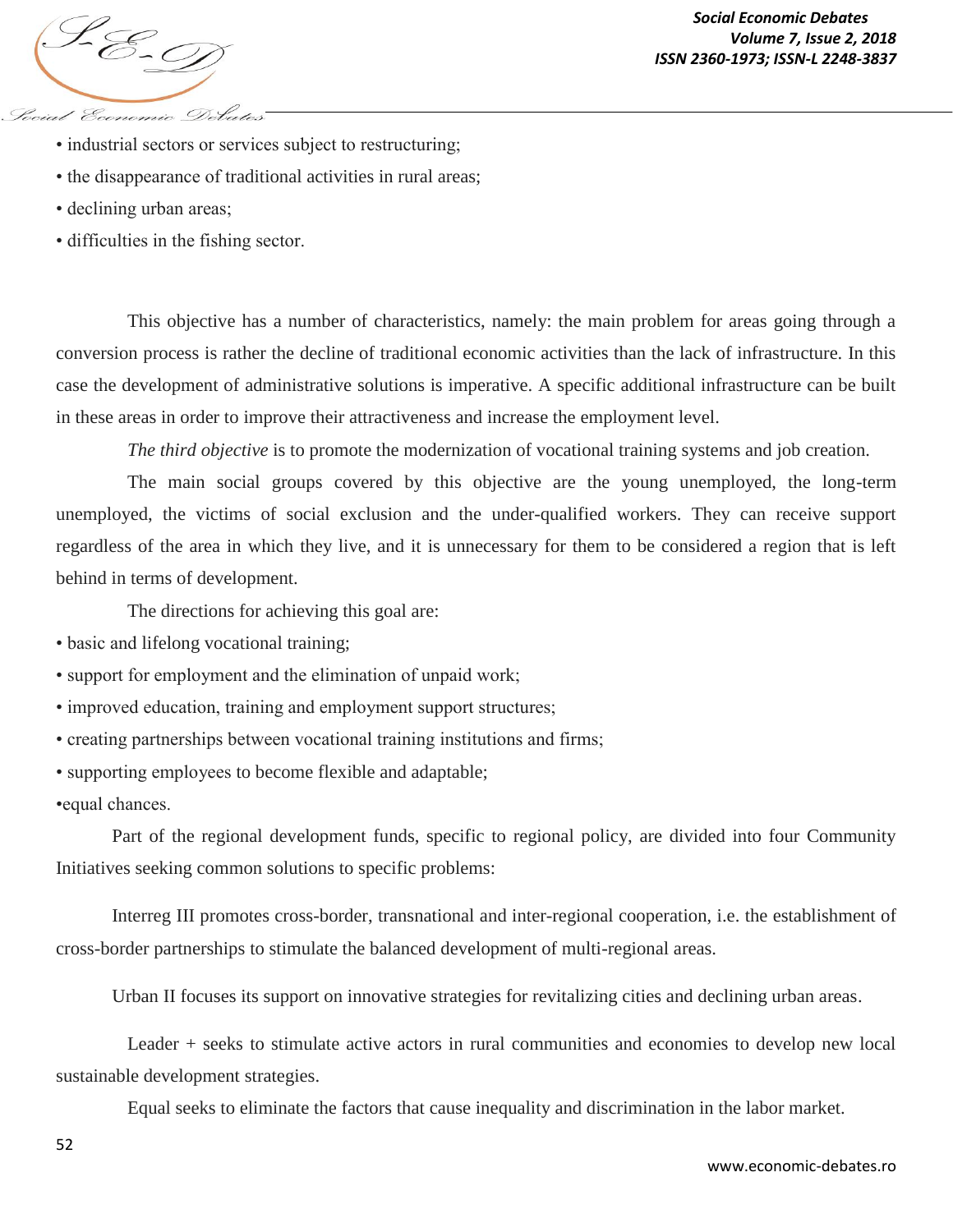*ISSN 2360-1973; ISSN-L 2248-3837* Social Economic Debates

The Structural Funds do not finance separate individual projects, they support only multiannual regional development programs jointly developed by the regions, Member States and the European Commission.

The three Structural Funds are:

- European Regional Development Fund;
- European Social Fund;
- Cohesion Fund.

And two complementary actions:

- $\triangleright$  Financial Instrument for Fisheries Guidance;
- European Agricultural Guidance and Guarantee Fund.

The Cohesion Fund provides direct funding for individual projects in order to improve the environmental conditions and the development of transport networks.

The EU is one of the most prosperous regions in the world, but the disparities between the Member States' economic and social indicators are much more obvious if we look at them from the over 250 existing regions.

In other words, the Europeans do not all have the same chances of facing the challenges of globalization and integration. These chances depend on the area they live and work in:

- a more prosperous or poorer region;
- a dynamic or declining area;
- in the urban or rural environment;
- in the outskirts of the union or one of its economic centers.

EUROSTAT, the EU Statistical Office, the European Commission and the Member States have developed the "Nomenclature of Territorial Units for Statistics (NUTS)" in order to achieve a uniform classification for Union regional statistics. This nomenclature divides each Member State of the Union into a number of NUTS-1 regions, which in turn are subdivide into a number of NUTS-2 level regions and so on up to the NUTS-5 level.